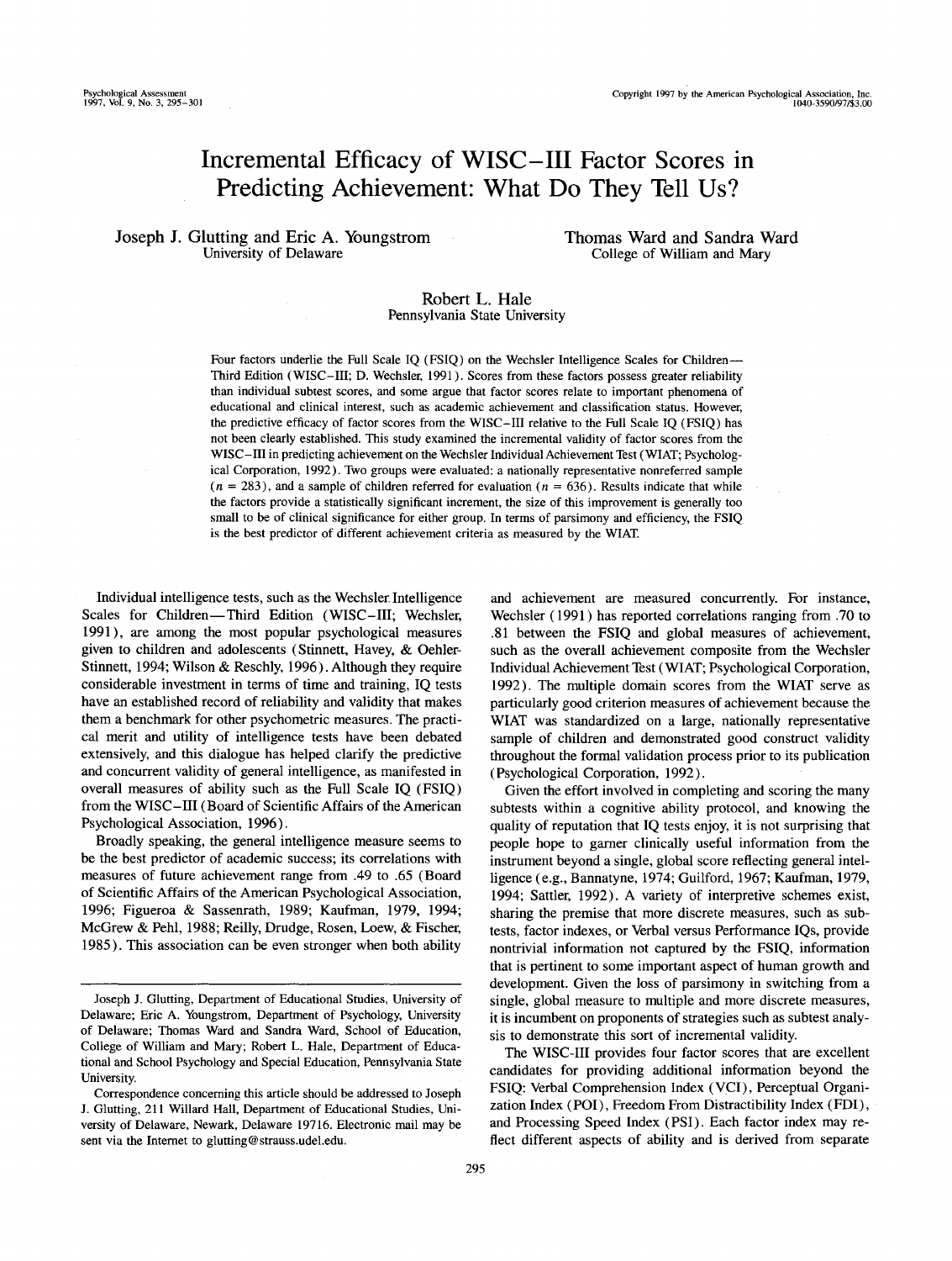subtest scores. Because each index involves more than one correlated subtest, factor scores are more reliable than individual subtests (as per the Spearman-Brown prophecy; Traub, 1991; Wechsler, 1991 ). Furthermore, factor scores have better reliability, and because they theoretically represent phenomena beyond the sum of measurement error and specificity, they potentially escape some of the pitfalls that beset attempts to interpret profiles of individual subtest scores (Kamphaus, 1993; McDermott, Fantuzzo, & Glutting, 1990; McDermott, Fantuzzo, Glutting, Watkins, & Baggaley, 1992; Watkins & Kush, 1994).

Factor-score interpretation is also consistent with standards for good assessment practice, such as the "top down" hierarchical approach advocated by Kaufman (1979, 1994) and Sattler (1992). Factor scores also are the logical next choice for interpretation after the FSIQ according to Kamphaus's (1993) principle of emphasizing reliable and valid conclusions from testing. Clinical use of the factor scores has become much more convenient now that tables are provided in the administration manual to facilitate computation, and factor scores are prominently featured on the front cover of the WISC-III protocol (Wechsler, 1991).

Factor scores from the WISC-III are thought to capture dimensions of cognitive ability different from those reflected by either the FSIQ or the various subtest scores (see Kaufman, 1994, for a review; Reynolds & Kaufman, 1990). Therefore, it is possible that ability constructs measured by factor deviation quotients might show a stronger association with specific achievement domains. For example, measures of verbal ability, such as the VIQ or VCI factor from the WISC-III, usually correlate more highly with overall measures of achievement than does general intelligence (Figueroa & Sassenrath, 1989; Wechsler, 1991 ). Likewise, in studies exploring the concurrent validity of the WISC-III, the VCI showed higher average correlations with measures of overall achievements as well as with more verbally oriented achievement criteria (Wechsler, 1991). Conversely, the POI generally showed the weakest association with achievement. The PSI was less related to achievement than both the FDI and VCI, although in one study (Wechsler, 1991) it showed the highest correlation ( $r = .73$ ) of any factor with the Math score from the Wide Range Achievement Test-Revised (WRAT-R; Jastak & Wilkinson, 1984). There is also some evidence suggesting that the PSI may relate to attentional problems associated with information processing deficits such as those manifest in attention-deficit hyperactivity disorder (ADHD; Schwean, Saklofske, Yackulic, & Quinn, 1993; Worland, North-Jones, & Stern, 1973). Finally, the FDI may be the most promising factor to provide information about achievement above and beyond the FSIQ. The FDI demonstrated a stronger association with individual measures of achievement than did either the POI or PSI during validation of the WlSC-III (Wechsler, 1991 ).

Factor scores thus appear to promise clinical benefits of differentiation among dimensions of cognitive ability while avoiding the pitfalls of method variance plaguing the more common practice of subtest analysis. Despite these psychometric advantages, the utility of factor scores has not been well researched. What remains is to demonstrate the criterion-related validity of the factor scores and to determine whether these more discrete scores provide substantial improvement in prediction of achievement criteria above and beyond the contributions of a global measure of cognitive ability.

In addition to the general question of whether the factor scores, or the VIQ and PIQ, help to improve the prediction of achievement above levels provided by general intelligence, it also is important to determine whether these different ability scores relate to achievement in the same way for referred as well as normal samples of children. Referred children typically exhibit lower average scores on measures of ability and achievement (Kaufman, 1979, 1994; Wechsler, 1991 ). Kaufman (1994) presented data that many exceptional groups, such as learning disabled, reading disordered, dyslexic, ADHD, and hearing impaired children, on average show POI scores that are more than 10 points higher than the average of their PSI and FDI scores. Thus, it remains to be determined whether associations between measures of intelligence and achievement are invariant for different educational classifications.

#### Method

### *Participants*

Two groups of children participated. The nonreferred sample consisted of those children who had completed the WISC-III, the WIAT, and the Guide to the Assessment of Test Session Behavior (GATSB; Glutting & Oakland, 1991 ) during the national standardization of the GATSB. These participants included 283 children, with a mean age of 12.3 ( $SD = 2.5$ ) years. Seventy-six percent of the children were White, 11.0% African American, 10.6% Hispanic, and 2.4% of other ethnic background. This sample was stratified within  $\pm$  2% of 1990 U.S. census data on the background characteristics of gender, ethnicity (White, African American, Hispanic, or other), and parent education level, as well as overall IQs (FSIQs) from the WISC-III ( $M = 100$ ,  $SD = 15$ ).

The referred sample comprised 636 children from the eastern region of Virginia. All had been referred by their schools for psychoeducational assessments. The average age was 11.5 years  $(SD = 2.2)$ ; 430 (67.6%) of the children were male; 66.8% were White, 29.1% African American, 2.6% Latin American, and 1.5% of other background. Postevaluation classifications included 55.3% with learning disabilities; 12.2% with emotional disturbances; 3.3% with mental retardation; and 12.6% with other disabilities, including orthopedic impairments, autism, speech/language impairments, hearing impairments, or other health impairments. The remainder of the children (17.8%) were found to be ineligible for services. Classifications were made by multidisciplinary teams on the basis of criteria established by the school division that are consistent with state guidelines in Virginia.

#### *Predictors*

All children in both samples completed subtests from the WISC-III necessary to obtain the four factor index scores. The scores on 10 of the subtests (all except Symbol Search, Digit Span, and Mazes) can be used to create a single summary index, the Full Scale IQ. The FSIQ is the best approximation of general cognitive ability, or psychometric  $g$ , thought to underlie measures of intelligence. The same 10 subtests also form the conventional Verbal and Performance scales: the Information, Similarities, Arithmetic, Vocabulary, and Comprehension subtests constitute the Verbal IQ, and the Picture Completion, Coding, Picture Arrangement, Block Design, and Object Assembly subtests make up the Performance IQ.

With the addition of two other subtests, the WISC-III can also generate four different factor scores. The Information, Similarities, Vocabulary, and Comprehension subtests form the basis for the Verbal Compre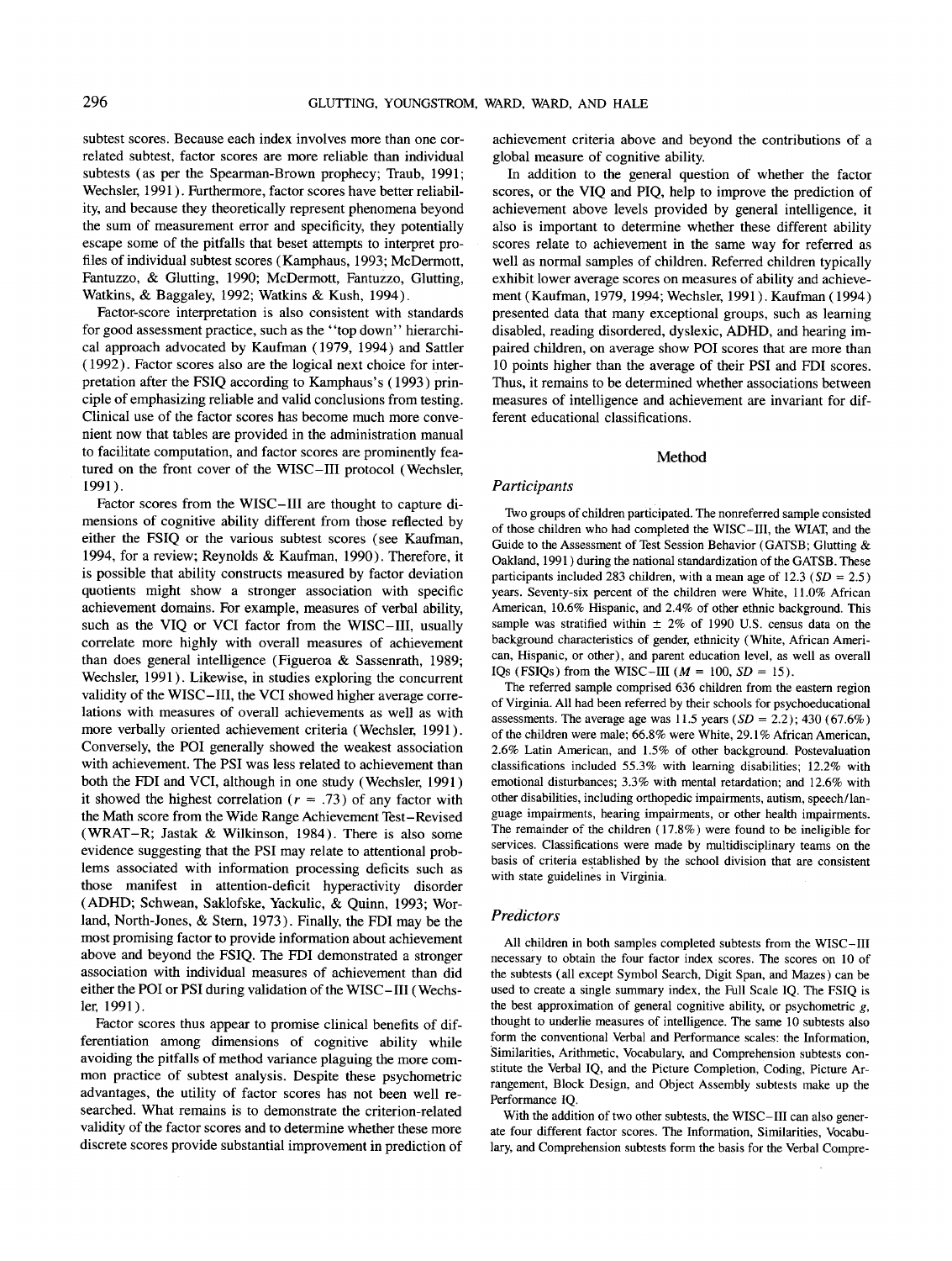hension Index. Picture Completion, Picture Arrangement, Block Design, and Object Assembly are the subtests underlying the Perceptual Organization Index. The Arithmetic and the optional Digit Span subtest combine to form the Freedom From Distractibility Index score, and the Coding and optional Symbol Search subtests are indicators for the proposed fourth factor---the Processing Speed Index. The FSIQ, VIQ, PIQ, and each factor index are expressed as standard scores, with population means of 100 and standard deviations of 15. The VCI and POI are the two dominant factors measured by the WISC-III subtests (accounting for roughly  $45\%$  of the variance in subtest scores) and they are highly correlated with the Verbal and Performance IQs (average VIQ-VCI  $r$  $= .98$ , PIQ-POI  $r = .96$ ; Wechsler, 1991). The FDI and PSI appear to represent different but related dimensions of ability, given their substantially lower correlations with the VIQ, PIQ, and other factor index (average  $rs$  ranging from .41 to .70 in the standardization sample of the  $WISC-III$ ).

#### *Criteria*

All children participating in the study completed the WIAT. The WIAT was normed on children ranging in age from 5 years 0 months to 19 years 11 months. The test contains eight subtests that can be aggregated into four composite scores: (a) Reading Composite, derived from the Basic Reading and Reading Comprehension subtests; (b) Mathematics Composite, based on Numerical Operations and Mathematics Reasoning subtests; (c) Writing Composite, composed of the Spelling and Written Expression subtests; and (d) Language Composite, formed from the Listening Comprehension and Oral Expression subtests. The composites are all expressed as standard scores with means of 100 and standard deviations of 15. All children in the nonreferred sample completed all eight subtests, as did 345 children in the referred sample. The remaining children in the referred sample had information available for all WIAT composites except for the Language Composite.

#### *Procedure*

Examiners conducting the assessments were all experienced in the individual administration of ability and achievement tests. The relative contributions of different factor scores on the WlSC-III to prediction of achievement criteria on the WIAT were assessed through a series of hierarchical regressions. Four different achievement scores, the Reading, Mathematics, Writing, and Language composites, each served as the dependent measure in one set of regression analyses. The Full Scale IQ was compared with both the Verbal and Performance IQs as well as the four factor scores (VCI, POI, FDI, and PSI) through block entry and removal within the hierarchical regressions.

### Results

Descriptive statistics showed that the nonreferred sample exhibits the expected level and range of scores on the measures (see Table 1). Referred children scored significantly lower on all measures, as expected. Also important to note is the variability of scores in both samples. With the possible exception of the FDI, variation in scores was not significantly different across samples. Observed standard deviations were also generally close to the expected value of 15. These findings indicate that restriction of range is unlikely to have attenuated correlations observed in either sample.

## *Amount of Improvement in Predicting Achievement Criteria*

Block entry multiple regression analyses addressed the main question of interest: Do any of the four factor scores or VIQ or

#### Table 1

*Descriptive Statistics and Tests for Differences of Means and Variances for the Nonreferred and Referred Samples* 

|          | Nonreferred |      | Referred         |      |                     |      | Variance |  |
|----------|-------------|------|------------------|------|---------------------|------|----------|--|
| Variable | M           | SD   | M                | SD   | Mean<br>$t^{\rm a}$ | F    | p        |  |
|          |             |      | WISC-III factors |      |                     |      |          |  |
| FSIO     | 100.9       | 14.6 | 88.5             | 14.5 | 12.03*              | 0.10 | .756     |  |
| VCI      | 100.6       | 14.3 | 90.9             | 14.9 | $9.21*$             | 2.30 | .129     |  |
| POI      | 101.0       | 14.8 | 90.6             | 16.0 | $9.35*$             | 0.17 | .677     |  |
| FDI      | 102.3       | 13.9 | 88.1             | 12.2 | $14.84^{\rm b*}$    | 5.07 | .025     |  |
| PSI      | 103.5       | 14.3 | 92.9             | 16.9 | $9.17*$             | 1.34 | .247     |  |
| VIO      | 100.7       | 14.4 | 89.4             | 14.3 | 11.00*              | 0.02 | .886     |  |
| PIQ      | 101.4       | 14.6 | 89.6             | 15.1 | 10.99*              | 0.07 | .797     |  |
|          |             |      | WIAT composites  |      |                     |      |          |  |
| Reading  | 102.0       | 13.7 | 83.7             | 13.3 | 18.99*              | 1.07 | .302     |  |
| Math     | 102.5       | 14.2 | 86.0             | 13.8 | $16.55*$            | 0.28 | .600     |  |
| Writing  | 101.1       | 13.9 | 81.1             | 12.7 | $21.37*$            | 3.82 | .051     |  |
| Language | 101.3       | 14.1 | 91.2             | 14.4 | $8.88^{\circ*}$     | 0.00 | .982     |  |
|          |             |      |                  |      |                     |      |          |  |

*Note.*  $n = 283$  for the nonreferred sample;  $n = 636$  for the referred sample in all cases except Language Composite, where  $n = 352$ . WISC- $III$  = Wechsler Intelligence Scale for Children-Third Edition; WIAT = Wechsler Individual Achievement Test; FSIQ = Full Scale IQ; VCI  $=$  Verbal Comprehension Index; POI  $=$  Perceptual Organization Index;  $FDI = Freedom From Districtibility; PSI = Processing Speed Index;$ VIQ = Verbal IQ; PIQ = Performance IQ.

<sup>a</sup> All *t* values are based on an equal variance *t* test with  $df = 917$  unless otherwise specified. <sup>b</sup> Because the variances would be considered unequal if no Bonferroni adjustment were applied, the reported values are based on an unequal variance *t* test with  $df = 483.84$ . <sup>c</sup> Based on an based on an unequal variance t test with  $df = 483.84$ . equal variance t test with  $df = 633$ .

\*  $p$  < .0005; compare with a Bonferroni-adjusted critical value of  $p$  < .0045 to maintain overall  $\alpha = .05$  for 11 comparisons.

PIQ substantially improve prediction of different achievement criteria above and beyond the contribution made by FSIQ? Table 2 presents the improvement obtained by entering the four factor scores into the model after FSIQ was entered on the first step. Table 2 also presents the unique contribution of each of the five independent variables (FSIQ, VCI, POI, FDI, and PSI) when all are included simultaneously in the regression equation. These values are equivalent to what would be the overall change in model  $R<sup>2</sup>$  if the given variable were entered last into the regression, or alternatively they can be thought of as squared part correlations. As a group, the four factors explain an additional 5-16% of the variance in achievement criteria; and in only one case do they provide more than a 9% improvement (while predicting the Writing Composite in the nonreferred sample). The unique contributions of each factor score are also generally small, ranging from approximately 0 to 5% of the variance in the criterion. For Reading, Mathematics, and Writing criteria, the FDI makes the greatest unique contribution of any factor score, ranging from 1.4-5.2% of the variance. Because of the considerable power of the regression analyses, most of the associations remain statistically significant even after making a Bonferroni adjustment to control for Type I error (i.e., only tabled values with one or two asterisks are not significant when compared with a critical value of  $p < .0021$  for 24 comparisons to maintain an overall  $\alpha = .05$ ).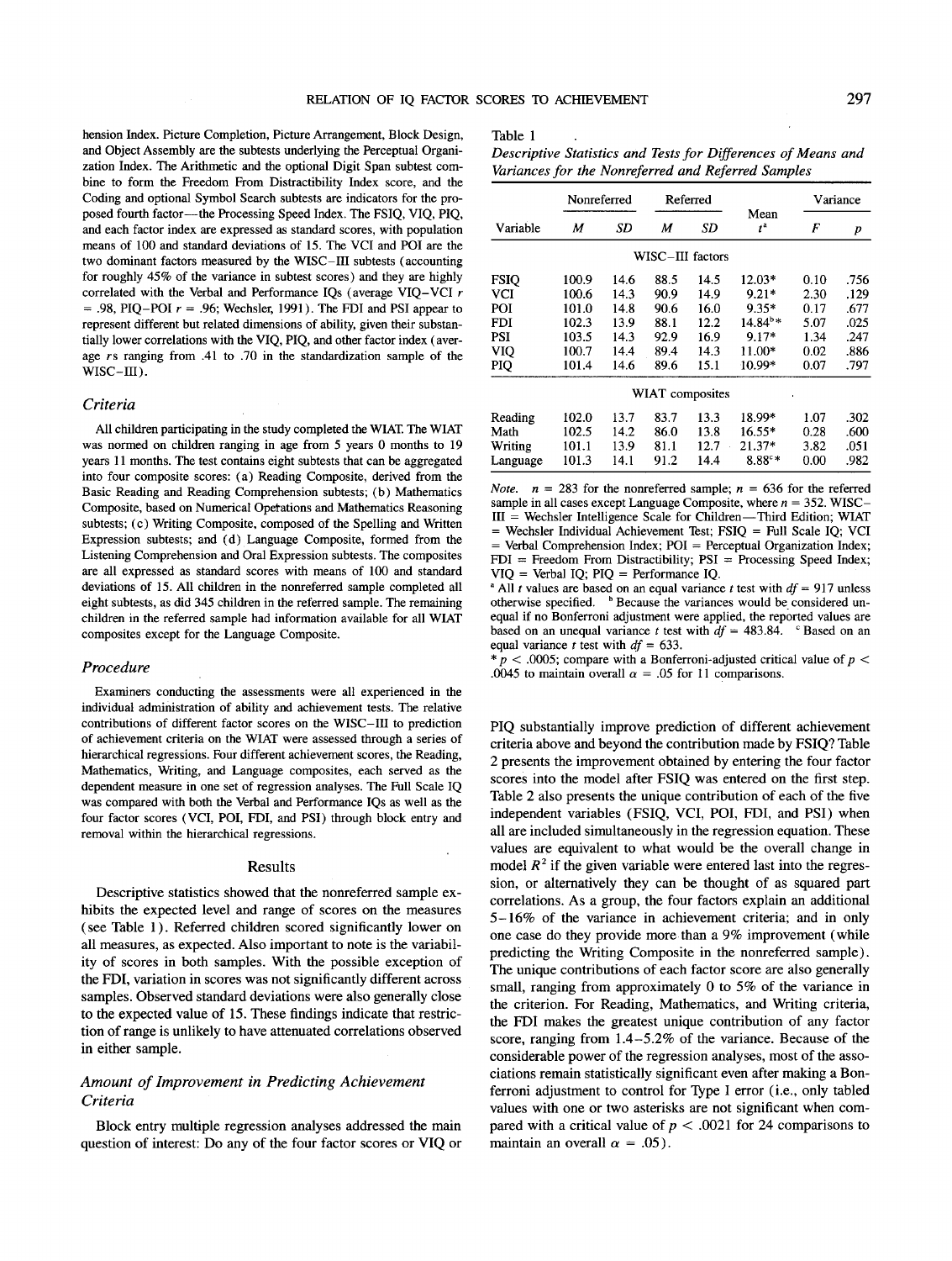| Table 2                                                   |  |
|-----------------------------------------------------------|--|
| The Incremental Contributions of WISC–III Factor Score in |  |
| Predicting Achievement Criteria on the WIAT               |  |

|                                          | % variance explained |                     | % increment <sup>a</sup> |                |  |
|------------------------------------------|----------------------|---------------------|--------------------------|----------------|--|
| Predictor                                | Nonreferred          | Referred            | Nonreferred              | Referred       |  |
|                                          |                      | <b>WIAT Reading</b> |                          |                |  |
| Step 1<br>FSIQ                           | 42.1 ****            | 36.0****            | 42.1****                 | $36.0***$      |  |
| Step 2<br>Four factors<br>$(df = 4)^{o}$ | 49.7****             | 44.8****            | $7.6***$                 | 8.8****        |  |
| <b>FSIO</b>                              |                      |                     | 0.0                      | $_{0.0}$       |  |
| VCI                                      |                      |                     | 0.0                      | $2.0***$       |  |
| POI                                      |                      |                     | 0.0                      | 0.0            |  |
| <b>FDI</b>                               |                      |                     | $1.4*$                   | $4.4***$       |  |
| <b>PSI</b>                               |                      |                     | 0.0                      | 0.0            |  |
|                                          |                      | WIAT Math           |                          |                |  |
| Step 1<br><b>FSIQ</b><br>Step 2          | 55.8****             | 55.5****            | 55.8****                 | 55.7****       |  |
| Four factors                             |                      |                     |                          |                |  |
| $(df = 4)^{b}$                           | 65.5****             | $61.2***$           | 9.8****                  | $5.7****$      |  |
| <b>FSIO</b>                              |                      |                     | 0.7                      | 0.0            |  |
| <b>VCI</b>                               |                      |                     | 0.0                      | 0.0            |  |
| POI                                      |                      |                     | $_{0.0}$                 | 0.0            |  |
| <b>FDI</b><br><b>PSI</b>                 |                      |                     | $5.2***$<br>0.0          | 3.8****<br>0.0 |  |
|                                          |                      |                     |                          |                |  |
|                                          |                      | <b>WIAT Writing</b> |                          |                |  |
| Step 1<br>FSIQ<br>Step 2                 | 31.8****             | 29.8****            | $31.8***$                | 29.8****       |  |
| Four factors<br>$(df = 4)^{b}$           | $47.6***$            | 34.9****            | 15.8****                 | $5.1***$       |  |
| <b>FSIO</b>                              |                      |                     | $_{0.0}$                 | $_{0.0}$       |  |
| <b>VCI</b>                               |                      |                     | 0.0                      | $1.4***$       |  |
| POI                                      |                      |                     | 0.0                      | 0.0            |  |
| <b>FDI</b>                               |                      |                     | $3.5****$                | $2.5***$       |  |
| PSI                                      |                      |                     | $2.6***$                 | $0.6*$         |  |
|                                          |                      | WIAT Language       |                          |                |  |
| Step 1<br>FSIQ                           | 28.4****             | 55.1****            | 28.4****                 | 55.1****       |  |
| Step 2                                   |                      |                     |                          |                |  |
| Four factors<br>$(df = 4)^b$             | 33.3****             | 60.8****            | 5.0****                  | 5.8****        |  |
| <b>FSIQ</b>                              |                      |                     | $1.6*$                   | 0.0            |  |
| VCI                                      |                      |                     | 0.0                      | 3.0            |  |
| POI                                      |                      |                     | $1.6*$                   | 0.0            |  |
| FDI                                      |                      |                     | $_{0.0}$                 | 0.0            |  |
| <b>PSI</b>                               |                      |                     | $_{0.0}$                 | $1.1**$        |  |

 $Note.$  WISC-III = Wechsler Intelligence Scale for Children-Third Edition;  $WIAT = Wechsler Individual Achievement Tests; FSIQ = Full$ Scale IQ; Four factors = FSIQ four factors, entered as a group;  $VCI =$ Verbal Comprehension Index; POI = Perceptual Organization Index; FDI = Freedom From Distractibility Index; PSI = Processing Speed Index.

a Unless otherwise indicated, all unique contributions are squared part correlations, equivalent to the change in  $R<sup>2</sup>$  if this variable were entered last in a block entry regression. <sup>b</sup> Partialing out FSIQ.

 $* p < .05.$  \*\* $p < .005.$  \*\*\* $p < .0005.$  \*\*\*\* $p < .00005.$ 

The Verbal and Performance IQs add even less to the prediction of achievement criteria than do the factor scores, as evident in Table 3. VIQ and PIQ together accounted for only 2.1-4.6% of the variance above and beyond the FSIQ, and neither the VIQ nor PIQ accounted for significant unique variance in any of the achievement criteria.

## *Equivalence of IQ-Achievement Relations Across Samples*

For the most part, the associations between the various measures of ability and achievement appear strikingly similar across both the nonreferred and referred samples. The possibility that the relations between predictor and criterion differed between the nonreferred and referred samples was assessed by testing the significance of interaction terms between the sample and predictor (as per Cohen & Cohen, 1983). If the regression coefficients for each sample treated separately would be reliably different from each other, then this would manifest as a significant interaction term for the same predictor when the two sampies were combined into one general analysis. Given the relatively large size of both samples, the analyses have sufficient power to detect even minute associations among the variables or differences between the groups. Therefore, all results also are framed in terms of effect sizes, and discussed in terms of potential clinical utility.

The possibility that the association between any given ability score and achievement criterion changed across the two samples was explored by testing the interactions between sample (nonreferred vs. referred) and each predictor (as per Cohen & Cohen, 1983). For example, if the degree of relation between FDI and the Math Composite changed between the nonreferred and referred samples, this would be reflected in a significant Sample  $\times$  FDI interaction term. Even without adjusting critical values to control for Type I error due to the large number of comparisons, very few significant differences were evident between the two groups of children. Only 3 of the 20 possible interactions for the FSIQ or the factor scores were significant when compared with a critical probability of .0025 to adjust for making 20 comparisons. PSI showed a slightly stronger relation to the Writing Composite in the nonreferred sample,  $t(1) = 2.27$ , p = .0232. The FSIQ, VCI, and POI all showed reliable difference in their association with the Language Composite for the nonreferred versus referred children, even after controlling for average differences in achievement, FSIQ, and the other factor scores (all  $ps < .0025$ ). No differences between samples were evident for VIQ or PIQ relating to any of the achievement criteria.

## *Incidence and Predictive Utility of Unusual and Rare FDI- VCI Discrepancies*

The FDI was the factor score that most consistently showed a unique association with the achievement criteria. However, even the FDI showed at most a 5.1% unique contribution to the prediction of any achievement composite. It is difficult to judge whether this amount constitutes a clinically useful increase in prediction. The potential value of identifying both unusual and rare strengths and weaknesses on the FDI was therefore explored further. The VCI was used as a standard for comparison because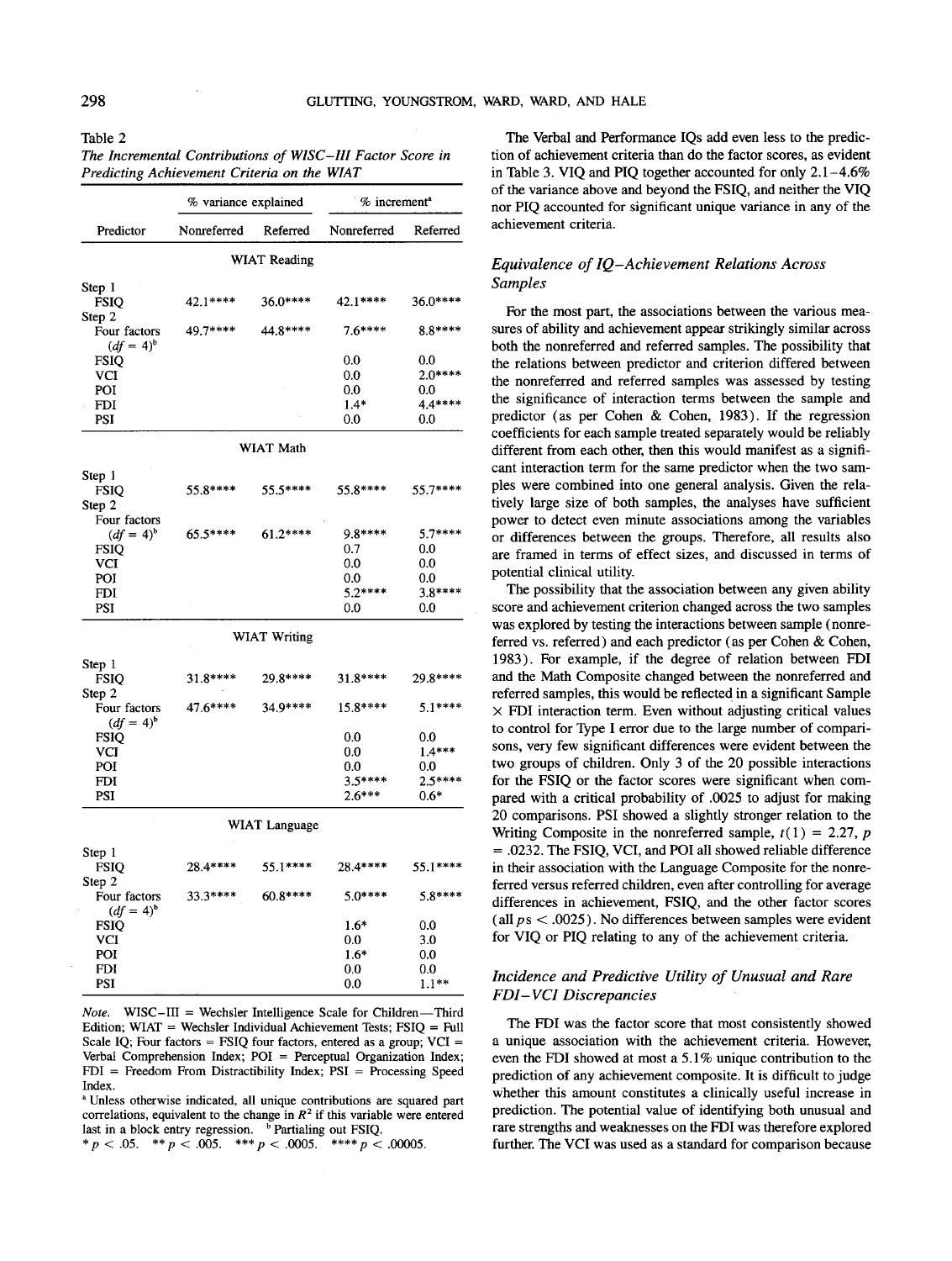Table 3

*The Incremental Contributions of Verbal and Performance IQ Scores on the WISC-III in Predicting Achievement Criteria on the WIAT* 

|                                 | % variance explained |                      | % increment <sup>a</sup> |                 |  |  |  |
|---------------------------------|----------------------|----------------------|--------------------------|-----------------|--|--|--|
| Predictor                       | Nonreferred          | Referred             | Nonreferred              | Referred        |  |  |  |
| <b>WIAT</b> Reading             |                      |                      |                          |                 |  |  |  |
| Step 1                          |                      |                      |                          |                 |  |  |  |
| <b>FSIQ</b><br>Step 2           | 42.1****             | $36.0***$            | 42.1****                 | 36.0****        |  |  |  |
| VIQ-PIQ<br>$(df = 2)^b$         | 46.4****             | 40.5****             | 4.3****                  | $4.6***$        |  |  |  |
| <b>FSIQ</b>                     |                      |                      | 0.0                      | 0.0             |  |  |  |
| <b>VCI</b>                      |                      |                      | 0.0                      | $0.4*$          |  |  |  |
| PIQ                             |                      |                      | 0.0                      | 0.0             |  |  |  |
| WIAT Math                       |                      |                      |                          |                 |  |  |  |
| Step 1                          |                      |                      |                          |                 |  |  |  |
| <b>FSIO</b><br>Step 2           | 55.8****             | 55.5****             | 55.8****                 | 55.5****        |  |  |  |
| VIO-PIO                         | 57.9****             | 58.7****             |                          |                 |  |  |  |
| $(df = 2)^{b}$<br><b>FSIQ</b>   |                      |                      | $2.1**$<br>0.0           | $3.2***$<br>0.0 |  |  |  |
| VIQ                             |                      |                      | 0.0                      | 0.0             |  |  |  |
| PIQ                             |                      |                      | 0.0                      | 0.0             |  |  |  |
|                                 |                      | <b>WIAT Writing</b>  |                          |                 |  |  |  |
|                                 |                      |                      |                          |                 |  |  |  |
| Step 1<br><b>FSIQ</b><br>Step 2 | 31.8****             | 29.8****             | $31.8***$                | 29.8****        |  |  |  |
| $VIQ-PIQ$<br>$(df = 2)^{b}$     | 34.6****             | $32.6***$            | $2.8**$                  | $2.8***$        |  |  |  |
| <b>FSIQ</b>                     |                      |                      | 0.0                      | 0.0             |  |  |  |
| VIQ                             |                      |                      | $0.0$ .                  | 0.0             |  |  |  |
| PIQ                             |                      |                      | 0.0                      | 0.0             |  |  |  |
|                                 |                      | <b>WIAT Language</b> |                          |                 |  |  |  |
| Step 1                          |                      |                      |                          |                 |  |  |  |
| <b>FSIO</b><br>Step 2           | 28.4 ****            | 55.1****             | 28.4****                 | 55.1****        |  |  |  |
| VIQ-PIQ                         |                      |                      |                          |                 |  |  |  |
| $(df = 2)^{b}$                  | $31.3***$            | 58.3****             | $2.9**$                  | 3.3****         |  |  |  |
| <b>FSIQ</b>                     |                      |                      | 0.0<br>0.0               | 0.0<br>0.0      |  |  |  |
| <b>VIQ</b><br>PIQ               |                      |                      | 0.0                      | 0.0             |  |  |  |
|                                 |                      |                      |                          |                 |  |  |  |

 $Note.$  WISC-III = Wechsler Intelligence Scale for Children-Third Edition; WIAT = Wechsler Individual Achievement Tests; FSIQ = Full Scale IQ; VIQ = Verbal IQ; PIQ = Performance IQ.

a Unless otherwise indicated, all unique contributions are squared part correlations, equivalent to the change in  $R^2$  if this variable were entered last in a block entry regression. <sup>b</sup> Partialing out FSIQ.

 $* p < .05.$   $** p < .005.$   $** p < .0005.$   $*** p < .00005.$ 

it is the best proxy for a global measure of intelligence among the four factor scores. On the basis of standard errors of measurement for the factor indexes, an FDI-VCI discrepancy of 13 or more points is sufficiently large that it would only occur by chance 5% of the time. Significant differences need not be rare ones, though (Glutting, McDermott, Watkins, Kush, & Konold, in press); and roughly 95% of the children in the standardization sample showed FDI-VCI discrepancies of 26 points or less.

Chi-square analyses assessed whether children in the referred sample were more likely to show reliable or rare discrepancies between their obtained FDI and VCI scores. In fact, referred children were slightly more likely to show a significant difference,  $\chi^2(1) = 5.36$ ,  $p = .0206$ . However, more than one third of all the children exhibited a discrepancy of 13 points or more (29.7% of the nonreferred sample vs. 37.6% of the referred sample), and thus a reliable discrepancy is neither sensitive nor specific to referred children. Furthermore, when the prevalence of rare FDI-VCI discrepancies was examined, there were no significant differences between groups:  $\chi^2(1) = 0.23$ ,  $p =$ .6327; prevalences of 4.6% and 5.4% in the nonreferred and referred samples, respectively.

Although there appear to be no pronounced differences in the prevalence of FDI-VCI discrepancies between referred and nonreferred samples, it is possible that such a marked variation in cognitive abilities would still lead to measurable differences in academic achievement. Eight  $t$  tests addressed the question of whether children with significant  $(13+$  point) or rare  $(27+$ point) FDI-VCI splits showed different performance on average on the Reading, Mathematics, Writing, or Language composites from the WlAT. In only one case was there indication of a difference: Children with a rare FDI-VCI split scored 5.9 points lower on the Mathematics Composite,  $t(917) = 2.47$ ,  $p = .014$ (but compared with a critical value of  $p < .0063$  to maintain overall  $\alpha = .05$  for eight comparisons). When children's discrepancies between FDI and VCI were correlated with their performance on the achievement composites, children with VCI  $>$  FDI were found to have trivially higher Reading ( $r = .10$ , p  $= .003$ ), Mathematics ( $r = .09$ ,  $p = .007$ ), and Language ( $r = .003$ )  $= .28, p < .0005$ ) composite scores.

## Discussion

The strong correlations observed in this study between a global measure of ability, such as the WISC-III's FSIQ, and various other measures of achievement are consistent with the extensive literature about the concurrent validity of intelligence tests in general (Board of Scientific Affairs of the American Psychological Association, 1996; Kamphaus, 1993; Kaufman, 1994; Wechsler, 1991 ).

More surprising is the evidence that reference to the Verbal or Performance IQs on average produces negligible increases in the prediction of any achievement criteria in this study. Current findings include the apparent fact that using information about children's VIQs does not help to improve prediction of such verbally related content areas as reading or writing beyond the predictions that would be made on the basis of the same children's Full Scale IQ scores. In other words, in no case did either the VIQ or PIQ provide useful additional information after controlling for the association between FSIQ and the Reading, Math, Writing, or Language composites of the WlAT.

In general, the four factor scores also did not show any substantial increase in prediction of achievement after partialing out FSIQ. The Verbal Comprehension Index never showed an appreciable unique contribution in the nonreferred children, and it showed only a modest  $(0 \text{ to } 3\%)$  increment in the referred children. These results may, in part, reflect the fact that the VCI is so highly correlated with the FSIQ that it is difficult for the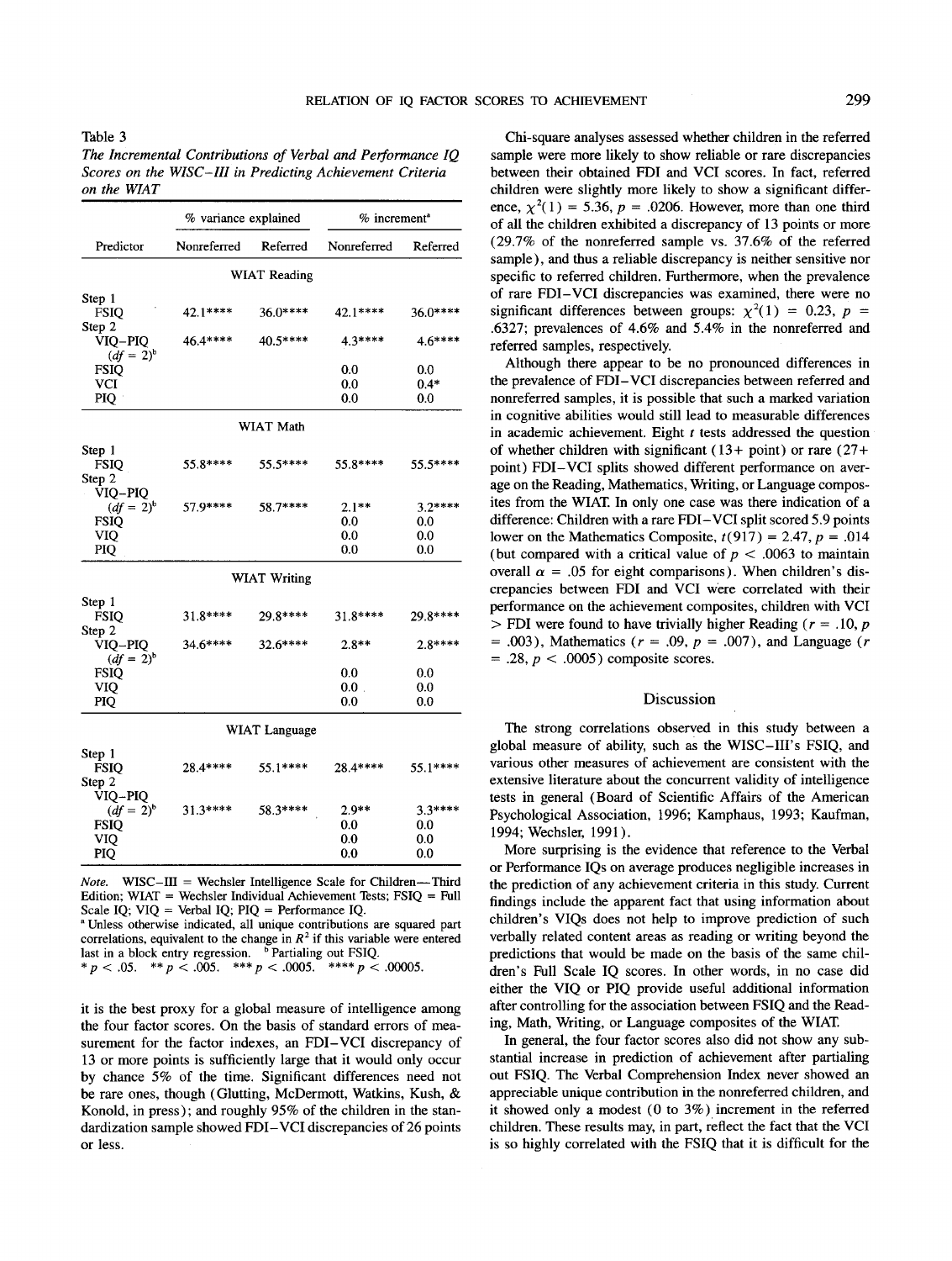VCI to make a distinct contribution as an independent variable (cf. Chatterjee & Price, 1991). The Perceptual Organization Index also demonstrated no substantial and reliable increment with any of the achievement composites. This may reflect the fact that POI usually is less correlated than are other measures of cognitive ability with academic achievement, as well as the fact that POI is largely collinear with the FSIQ.

The Freedom From Distractibility Index shows the most intriguing results. This factor was the subject of considerable investigation on both the Wechsler Intelligence Scale for Children-Revised (Wechsler, 1974) and the WISC-III, and many claims have been made about different associations between FDI and achievement or behavior (cf. Barkley, 1990; Cohen, Becker, & Campbell, 1990; Kaufman, 1979; Wechsler, 1991). The FDI showed modest but significant unique relations to reading, math, and writing as measured by the WIAT composites. Furthermore, the FDI showed the largest part correlations of any cognitive ability score, albeit only uniquely accounting for 1.4-5.2% of the variance in achievement. It is unclear whether these increments represent a clinically useful amount of information. Attempts to explore this matter by identifying children who showed reliable (i.e., statistically significant) and rare (i.e., those with a low prevalence or base rate) FDI-VCI discrepancies showed that reliable splits were not substantially more likely to occur in children referred for psychoeducational evaluation. Likewise, rare FDI-VCI discrepancies were not meaningfully related to achievement levels for either normal or referred children. On the basis of these results, it appears that interpreting the FDI in addition to FSIQ does not provide enough additional information about children's achievement to merit the extra effort.

The Processing Speed Index is the "newest" factor, appearing only with the addition of the Symbol Search subtest to the WISC-III. Thus, the PSI does not have the same history of extensive research as does the "third factor," or FDI. Present findings add little positive information to our knowledge about the criterion validity of the PSI factor. In both nonreferred and referred children, the PSI provided no predictive gains for reading or math achievement. Although modest unique associations might be evident with either writing or language achievement, these too appeared to be so small as to make their clinical utility appear questionable.

This study is limited because it relies solely on the WISC-III as a measure of cognitive ability and on the WlAT as a measure of achievement. Although the Wechsler scales have excellent psychometric qualities and are among the most commonly used instruments, these results would benefit from crossvalidation using additional well-established measures of ability and achievement. Given the reliability of the factor scores and their logical position as the next level of interpretation beneath the FSIQ in hierarchical approaches, it also would be useful to explore whether factor scores, from the WISC-III or other measures of cognitive ability, relate meaningfully to other criteria of interest besides achievement. The possibility that FDI relates to the information processing or attentional dimensions important in ADHD is but one example of a hypothesis that would benefit from further investigation. It is also important to recognize that all of the associations examined here are among concurrent measures: It would still be useful to explore whether

factor scores provide any sort of predictive advantage over the FSIQ with longitudinal data (e.g., Moffitt, Caspi, Harkness, & Silva, 1993). Finally, it must be stressed that these results indicate that the FSIQ is the best predictor of actual achievement performance and not necessarily the best measure of overall cognitive ability per se (cf. Kaufman, 1994; Phelps, Leguori, Nisewaner, & Parker, 1993, for discussions of how hearing impairments, difficulty in speaking or understanding English, and other factors, such as severe language disorder, might render the PIQ or POI a better measure of cognitive capability; Sattler, 1992).

The results of this study also have clinical implications. Kaufman (1994) has recommended not administering the Mazes subtest from the WISC-III because it does not provide enough additional information to justify the effort. Similarly, Kamphaus (1993) has recommended not interpreting the PSI from the WISC-III until more information becomes available about the validity and utility of this particular factor score. Given the negative findings here, in the absence of other evidence about the criterion validity of Mazes or the PSI, it seems that clinicians are justified in abbreviating the WISC-III by omitting Mazes and the new Symbol Search subtest (which does not figure in the computation of FSIQ and serves only as an indicator for PSI).

More broadly, the results of the present analyses indicate that the FSIQ is the most parsimonious and powerful predictor of academic achievement obtainable from the WlSC-III. Using the Verbal IQ, Performance IQ, or the factor scores to predict academic achievement, even in specific content areas, leads to more complex models (and more laborious calculations for the practitioner) that provide meager dividends (e.g., Grossman & Johnson, 1982; Mishra, 1983). This relationship appears to hold true in both referred and nonreferred samples of children. In terms of reliability, validity, and straightforward interpretation, it appears that the most global ability score will generally prove to be most useful in predicting concurrent achievement.

## References

- Bannatyne, A. (1974). Diagnosis: A note on recategorization of the WlSC scaled scores. *Journal of Learning Disabilities,* 7, 272-273.
- Barkley, R. A. (1990). *Attention deficit hyperactivity disorder: A handbook for diagnosis and treatment.* New York: Guilford Press.
- Board of Scientific Affairs of the American Psychological Association. (1996). Intelligence: Knowns and unknowns. *American Psychologist, 51,* 77-101.
- Chatterjee, S., & Price, B. ( 1991 ). *Regression analysis by example* (2nd ed.). New York: Wiley.
- Cohen, J., & Cohen, P. (1983). *Applied multiple regression/correlation analysis for the behavioral sciences* (3rd ed.). Hillsdale, NJ: Erlbaum.
- Cohen, M., Becker, M., & Campbell, R. (1990). Relationships among four methods of assessment of children with attention deficit-hyperactivity disorder. *Journal of School Psychology, 28,* 189-202.
- Figueroa, R. A., & Sassenrath, J. M. (1989). A longitudinal study of the predictive validity of the System of Multicultural Pluralistic Assessment (SOMPA). *Psychology in the Schools, 26,* 1-19.
- Glutting, J. J., McDermott, P. A., Watkins, M. M., Kush, J. C., & Konold, T. R. (in press). The base rate problem and its consequences for interpreting children's ability profiles. *School Psychology Review.*
- Glutting, J. J., & Oakland, T. (1991). *Guide to the assessment of test*